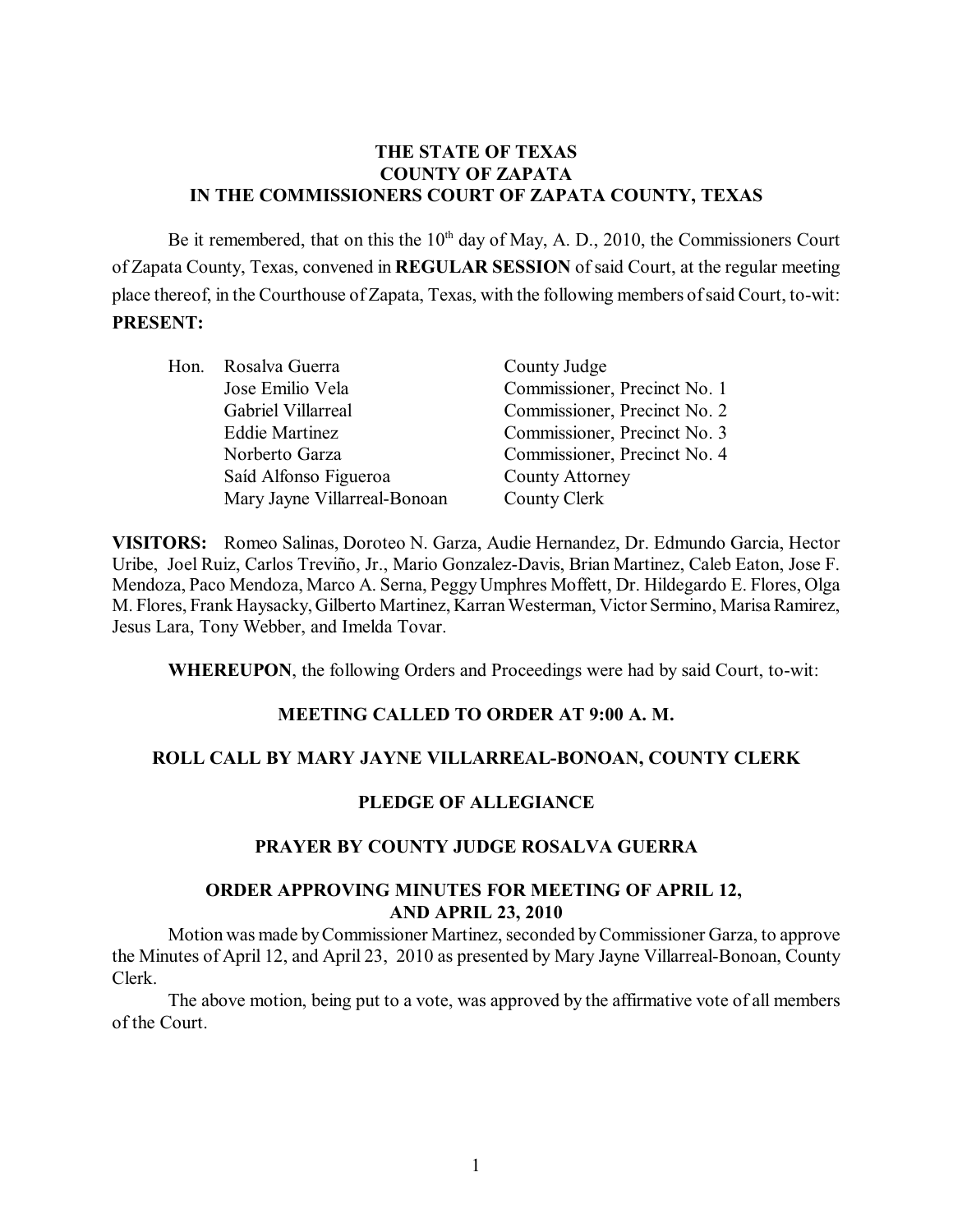### **ZAPATA COUNTY MEDICAL CENTER'S MONTHLY REPORT**

Dr. Edmundo Garcia, Zapata County Medical Group, presented Commissioners' Court his monthly report. He stated that they had seen 800 in April. He stated that approximately 87% of patients have insurance. There is a possibility that Dr. Cigarroa may start coming in on Wednesdays and there are other doctors also interested in joining. A \$400 per month rental fee will be charged. Dr. Miranda, oncologist, may be replacing Dr. Tula. (Report attached for the record.)

### **COMMUNICATIONS / PUBLIC COMMENT**

Karran Westerman commented to Commissioners Court that she is looking into a  $4<sup>th</sup>$  of July Celebration that would include a parade, jamaica and fireworks. She asked Commissioners Court for help and suggestions. She has already spoken to American Legion, VFW and Auxiliary regarding the celebration.

Dr. Hildegardo Flores commented on exhibits to be prepared and installed at the Zapata County Museum of History. South Texas Museum Services is asking for a 90-day extension, however, 60 days is more realistic.

Judge Guerra asked about the carpet, Mr. Tony Webber advised the Court that the carpet sample submitted is outdated. A new piece has been selected and they are now underway with that project.

Dr. Flores further stated that some of the delays are due to museum board members being volunteers and it's difficult to get approvals. Dr. Flores also asked ifthere had been a final walk-thru and added that security is very important. The project is 50 - 60% complete and upon completion will still be needing an auditorium and funds should be sought to complete this project.

# **DEPARTMENTAL REPORTS**

Luis Lauro Gonzalez, Zapata County Tax Assessor/Collector, reported that the tax office collected \$123,182.88 for the month of April and \$20,173.30 in Hotel Motel Tax funds.

Brian Martinez of the Zapata County Judge's Office gave a report that the Precinct 2 Project, Phase 3 is 85% complete.

Romeo Salinas, Zapata County Treasurer, presented Commissioners' Court with a written Treasurer's Report. (Report attached for the record.)

Caleb Eaton, Zapata County Extension Agent, presented Commissioners' Court with a written report. (Report attached for the record.)

# **ORDER APPROVING INVOICES**

Motion was made by Commissioner Martinez, seconded by Commissioner Villarreal, to approve invoices, with corrections, as presented by Doroteo N. Garza, County Auditor.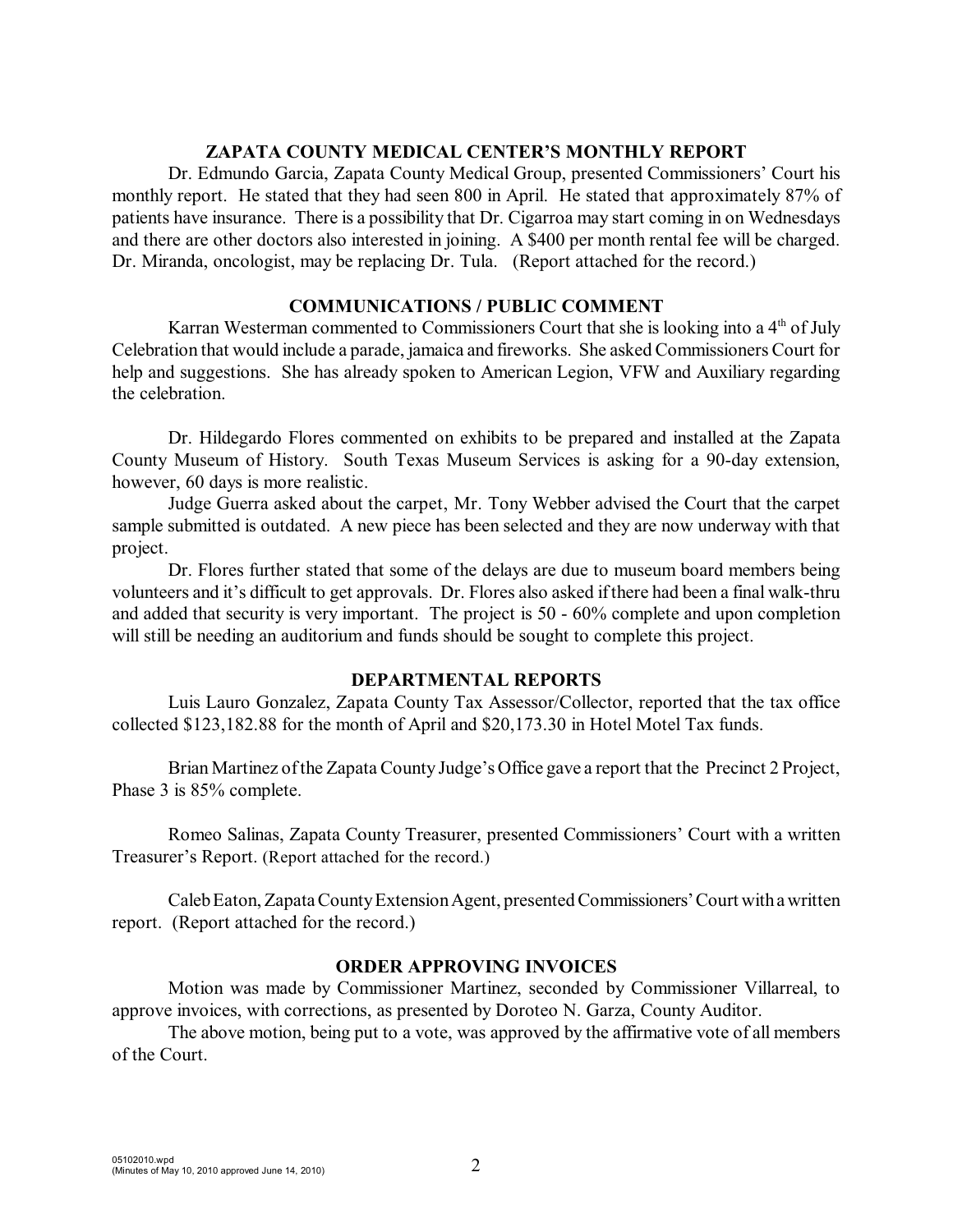## **PRESENTATION BY ZAPATA COUNTY RESIDENT JOEL RUIZ CONCERNING PROPERTY IN SAN YGNACIO, TEXAS**

 Mr. Joel Ruiz, Zapata County resident, showed a Power Point presentation pertaining to property owned by said resident at 401 Treviño Street (Lot 18, Block 5) in San Ygnacio, Texas. Mr. Ruiz stated that the block fence was there when he purchased the property and he is not invading county property. (Copy of Power Point Presentation is attached for the record.)

## **UPDATE AND STATUS REPORT ON ZAPATA COUNTY WATERWORKS AND ZAPATA COUNTY WASTEWATER DEPARTMENT PROJECTS**

Mr. Carlos Treviño, Jr., Waterworks Manager, gave an update and status report on Zapata County Waterworks and Zapata County Wastewater Department projects. (Report attached for the record.)

# **ORDER APPROVING EXTENSION REQUESTED BY SOUTHWEST MUSEUM SERVICE FOR COMPLETION OF ZAPATA COUNTY MUSEUM OF HISTORY**

Motion was made by Commissioner Vela, seconded by Commissioner Villarreal, to approve a 60-day extension requested by Southwest Museum Service for completion of the Zapata County Museum of History as requested by Tony Webber, Southwest Museum Services.

The above motion, being put to a vote, was approved by the affirmative vote of all members of the Court.

# **ORDER APPROVING USE OF OSWALDO AND JUANITA RAMIREZ EXHIBIT HALL FOR ZAPATA COUNTY CHAMBER OF COMMERCE API FISHING TOURNAMENT REGISTRATION DAY**

Motion was made byCommissioner Garza, seconded by Commissioner Vela, to approve the use of the Oswaldo and Juanita Ramirez Exhibit Hall for the Zapata County Chamber of Commerce API Fishing Tournament Registration Day on June 4, 2010 as requested by Zapata County Chamber of Commerce.

The above motion, being put to a vote, was approved by the affirmative vote of all members of the Court.

## **ORDER TO TABLE REQUEST BY EDDIE GRACIA, TXDOT AREA ENGINEER, REQUESTING ASSISTANCE FROM ZAPATA COUNTY IN CLEANING UP PICNIC AREA PARKS**

Motion was made by Commissioner Martinez, seconded by Commissioner Garza, to table request by Eddie Gracia, TxDot Area Engineer, requesting assistance from Zapata County in cleaning up the Picnic Area Park with Scenic Overlook.

The above motion, being put to a vote, was approved by the affirmative vote of all members of the Court.

# **ORDER APPROVING REMOVAL OF UNUSED STREET LIGHT POLE LOCATED IN FRONT CENTER OF COUNTY PLAZA**

Motion was made by Commissioner Vela, seconded by Commissioner Villarreal, to approve the removal of an unused street light pole located in the front center of the County Plaza, to be paid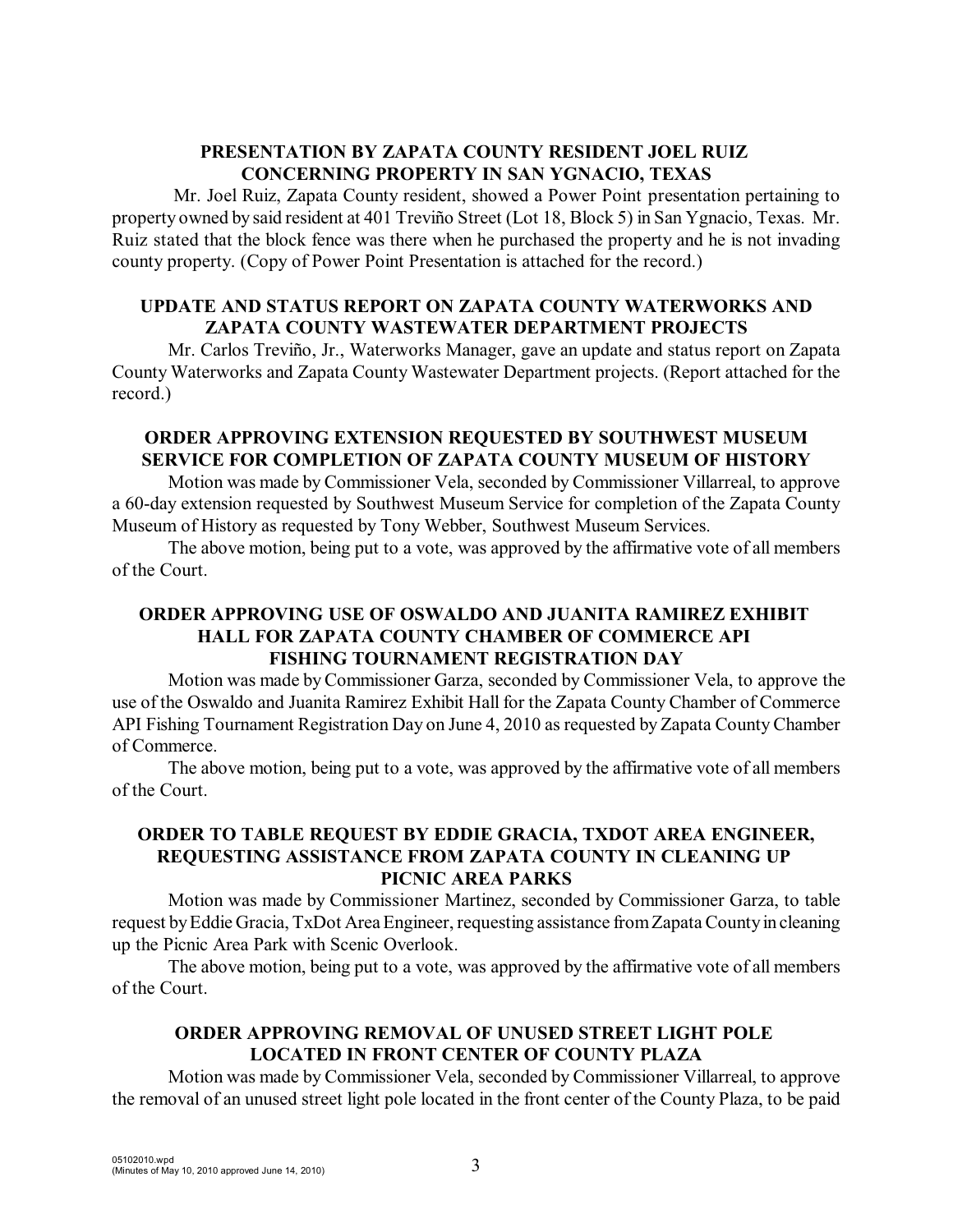out of Commissioner Vela's budget line item #09-001-679, asrequested by Zapata County Chamber of Commerce.

The above motion, being put to a vote, was approved by the affirmative vote of all members of the Court.

#### **ORDER APPROVING 2008-2009 ANNUAL AUDIT REPORT BY FLORES AUDITING, PLLC**

Motion was made byCommissioner Vela, seconded by Commissioner Villarreal, to approve the 2008-2009 Annual Audit Report by Flores Auditing, PLLC presented by Mr. Jorge Flores as requested by County Treasurer Romeo Salinas.

The above motion, being put to a vote, was approved by the affirmative vote of all members of the Court.

# **REPORT BY ZAPATA COUNTY SCAN (SERVING CHILDREN AND ADOLESCENTS IN NEED, INC.) AS REQUESTED BY COUNTY JUDGE ROSALVA GUERRA (No one was present to give the report.)**

### **MONTHLY BUSINESS REPORT OF ZAPATA COUNTY ECONOMIC DEVELOPMENT CENTER**

Ms. Peggy Umphres Moffett gave an update on the Incentive Program. Tax abatement requires six steps that have to be followed. Ms. Moffett met with Dr. Cruz Torres and Romeo Garcia regarding the Technology Center.

# **REPORT ON ASPHALT BID FOR BORDER COLONIA 3RD CALL**

Mario Gonzalez-Davis reported on the asphalt bid for the Border Colonia  $3<sup>rd</sup>$  Call. The County went out for bids and bids will be opened on Tuesday, May 11, 2010. However, the advertisement read Monday, May 11. An email was sent out to prospective bidders advising them that the bid will be opened on Tuesday, May 11 and not on Monday as, erroneously advertised.

# **REPORT ON HIGHER EDUCATION CENTER**

Mario Gonzalez-Davis, Project Coordinator, reported on the Higher Education Center. They are trying to complete the building by the  $30<sup>th</sup>$  of June. The county will start working on sidewalks and landscaping. Parking lot will also be resurfaced. The building will be ready by June or early July.

## **ORDER AUTHORIZING MARIO GONZALEZ-DAVIS TO LOCATE FUNDS FOR CONSTRUCTION OF NEW PUBLIC LIBRARY**

Motion was made by Commissioner Villarreal, seconded by Commissioner Martinez, to authorize Mario Gonzalez-Davis to locate grant funds for the construction of a new public library as requested by Aida Garcia, Public Library Director.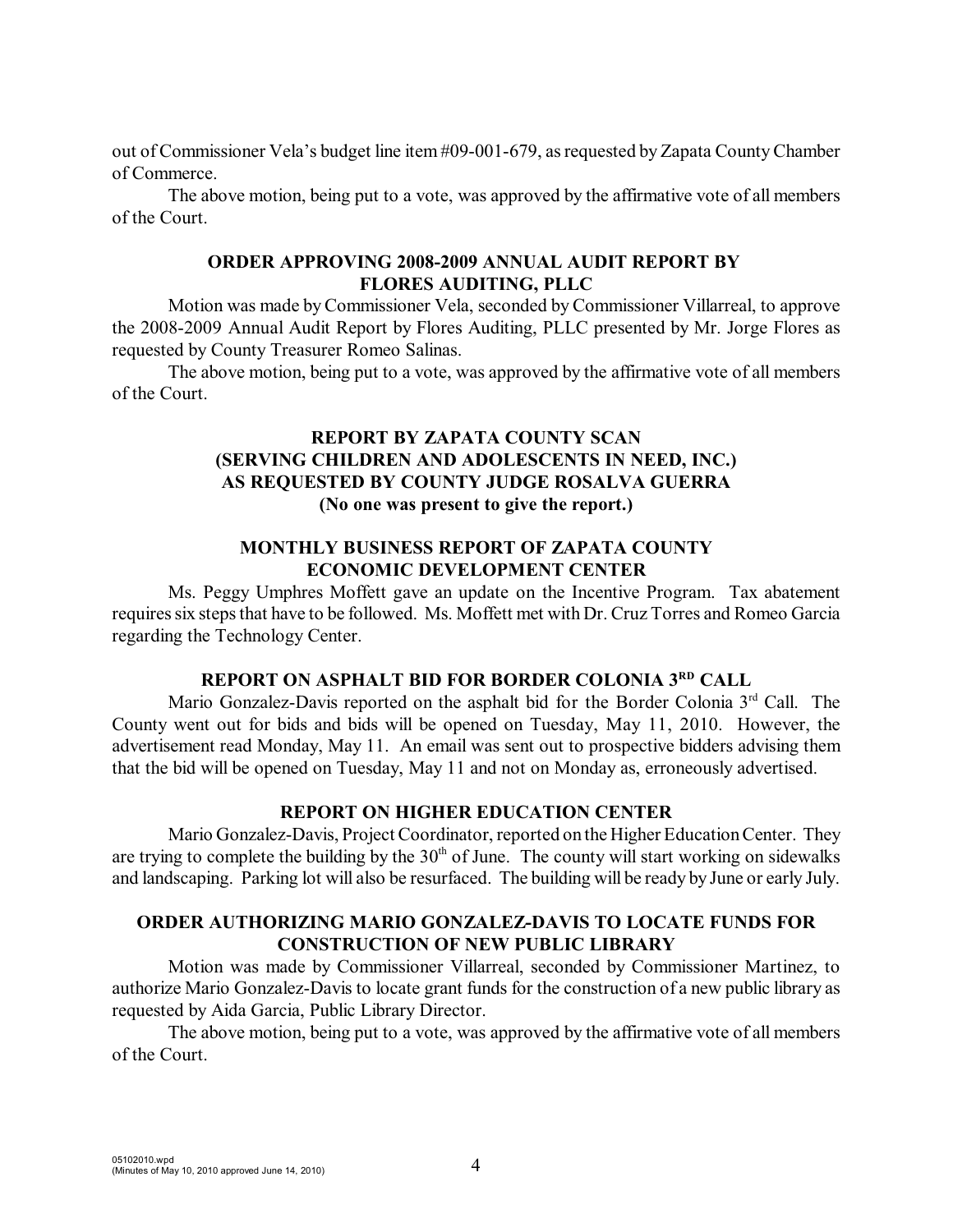# **ORDER APPROVING CHANGE ORDER REQUESTED BY ZAPATA COUNTY TO INCLUDE STUCCO OF COMMUNITY CENTER FRONT**

Motion was made by Commissioner Garza, seconded by Commissioner Vela, to approve Change Order requested by Zapata County to include the stucco of the Community Center front, including the two metal sides and resurfacing the present stucco wall, work to be done by Mata's Construction under their sub contract with PM2I as part of the Higher Tech Project, cost will be \$28,000 to sand out and re-stucco front of Community Center, as requested by Mario Gonzalez-Davis, Project Coordinator.

The above motion, being put to a vote, was approved by the affirmative vote of all members of the Court.

# **ORDER TO TABLE REQUEST BY FINA VILLARREAL, SCAN, TO APPROVE AGREEMENT BY AND BETWEEN ZAPATA COUNTY AND SCAN**

Motion was made by Commissioner Garza, seconded by Commissioner Martinez, to table request by Fina Villarreal, SCAN, to approve an agreement by and between Zapata County and Serving Children and Adolescents in Need, Inc. (SCAN).

The above motion, being put to a vote, was approved by the affirmative vote of all members of the Court.

#### **ORDER TO TABLE REQUEST BY TIRSO H. AMESQUITA, CAPTAIN CA, TXSG, COMMANDER, TO REQUEST FUNDS TO COVER EXPENSES FOR ANNUAL TRAINING AT CAMP BOWIE**

Motion was made by Commissioner Vela, seconded by Commissioner Villarreal, to table request by Tirso H. Amesquita, Captain, CA, TXSG,Commander, to request funds to cover expenses for Annual training at Camp Bowie, Texas (Brownwood) from June 3 thru June 6, 2010, funds to be deposited to Zapata National Bank Account # 1146742. This includes meal and transportation of troops for their annual training.

The above motion, being put to a vote, was approved by the affirmative vote of all members of the Court.

## **ORDER APPROVING PERMISSION TO USE PART OF CAPITAL OUTLAY FUND (10-695-536, AIRPORT HANGAR) TO SUPPORT 2010 WORLD RECORD ENCAMPMENT**

Motion was made by Commissioner Vela, seconded by Commissioner Martinez, to approve permission to use part of the Capital Outlay Fund (10-695-536, Airport Hangar) to support the 2010 World Record Encampment. The past support has been in the amount of \$5,000 as requested by Charlie Avaritt, Airport Manager.

The above motion, being put to a vote, was approved by the affirmative vote of all members of the Court.

## **ORDER APPROVING PURCHASE OF 2010 F-150 PICK-UP TRUCK FROM GOVERNMENT BUY PROGRAM FOR \$15,240.00**

Motion was made by Commissioner Villarreal, seconded byCommissioner Garza, to approve the purchase of a 2010 F-150 pick-up truck from the Government Buy Program for the sum of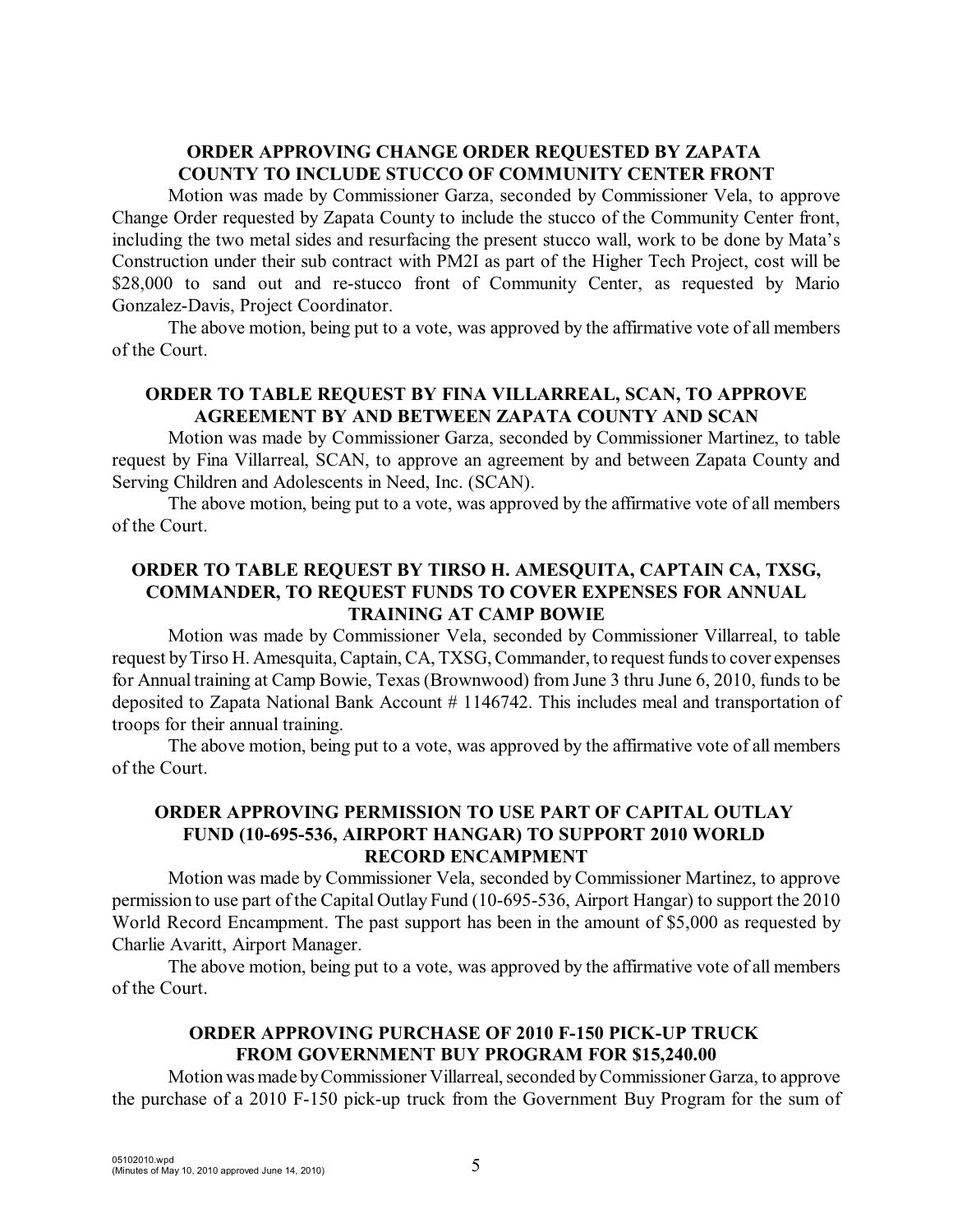\$15,240.00. Funding to be paid from line item 80-600-336 as requested by Carlos Treviño, Jr., Waterworks Manager.

The above motion, being put to a vote, was approved by the affirmative vote of all members of the Court.

### **ORDER APPROVING UPDATES TO EMPLOYEE HANDBOOK ON EMPLOYEE TAXABLE FRINGE BENEFITS AS PER IRS AUDIT**

Motion was made by Commissioner Vela, seconded by Commissioner Garza, to approve updates to the Employee Handbook on employee taxable fringe benefits as per IRS Audit to include Federal mileage, one day meals, change per diem paid to meals and incidental, uniforms, cellular, car allowances etc. as per IRS rules as recommended and requested by County Treasurer Romeo Salinas.

The above motion, being put to a vote, was approved by the affirmative vote of all members of the Court.

#### **ORDER APPROVING PROCLAMATION FOR MENTAL HEALTH MONTH**

Motion wasmade by Commissioner Garza, seconded by Commissioner Martinez, to approve a proclamation for Mental Health Month as requested by Cindy Buruato, Border Region MHMR.

The above motion, being put to a vote, was approved by the affirmative vote of all members of the Court.

## **ORDER APPROVING TO BID OUT SWINGS, SLIDES, SPRINKLER SYSTEM AND TWO CANOPIES FOR NEW PARK**

Motion was made by Commissioner Vela, seconded by Commissioner Martinez, to approve to bid out the swings, slides, sprinkler system, and two canopies size 32 by 32 feet and 20 by 20 feet for the new park as requested by Commissioner Norberto Garza, Pct.4.

The above motion, being put to a vote, was approved by the affirmative vote of all members of the Court.

#### **ORDER APPROVING SUPPLEMENTAL DUTIES TO MR. ISIDRO A. PAREDES, CDL CERTIFIED OPERATOR**

Motion was made by Commissioner Vela, seconded byCommissioner Villarreal, to approve supplemental duties to Mr. Isidro A. Paredes, CDL certified operator, including operating the newly purchased Grapple Truck at an hourly rate of \$13.00 per hour as requested by Commissioner Jose Emilio Vela, Pct. 1.

The above motion, being put to a vote, was approved by the affirmative vote of all members of the Court.

## **ORDER AUTHORIZING COMMISSIONER VELA TO NEGOTIATE A ONE-ACRE LAND LEASE AGREEMENT WITH LOCAL LANDOWNER TO CONSTRUCT LITTLE LEAGUE BASEBALL PARK**

Motion was made by Commissioner Villarreal, seconded by Commissioner Garza, to authorize Commissioner Vela to negotiate a one-acre land lease agreement with a local landowner, (Mr. Juan A. Medina) to construct a little league baseball park for the area youth from Falcon and Lopeño as requested by Commissioner Jose Emilio Vela, Pct. 1.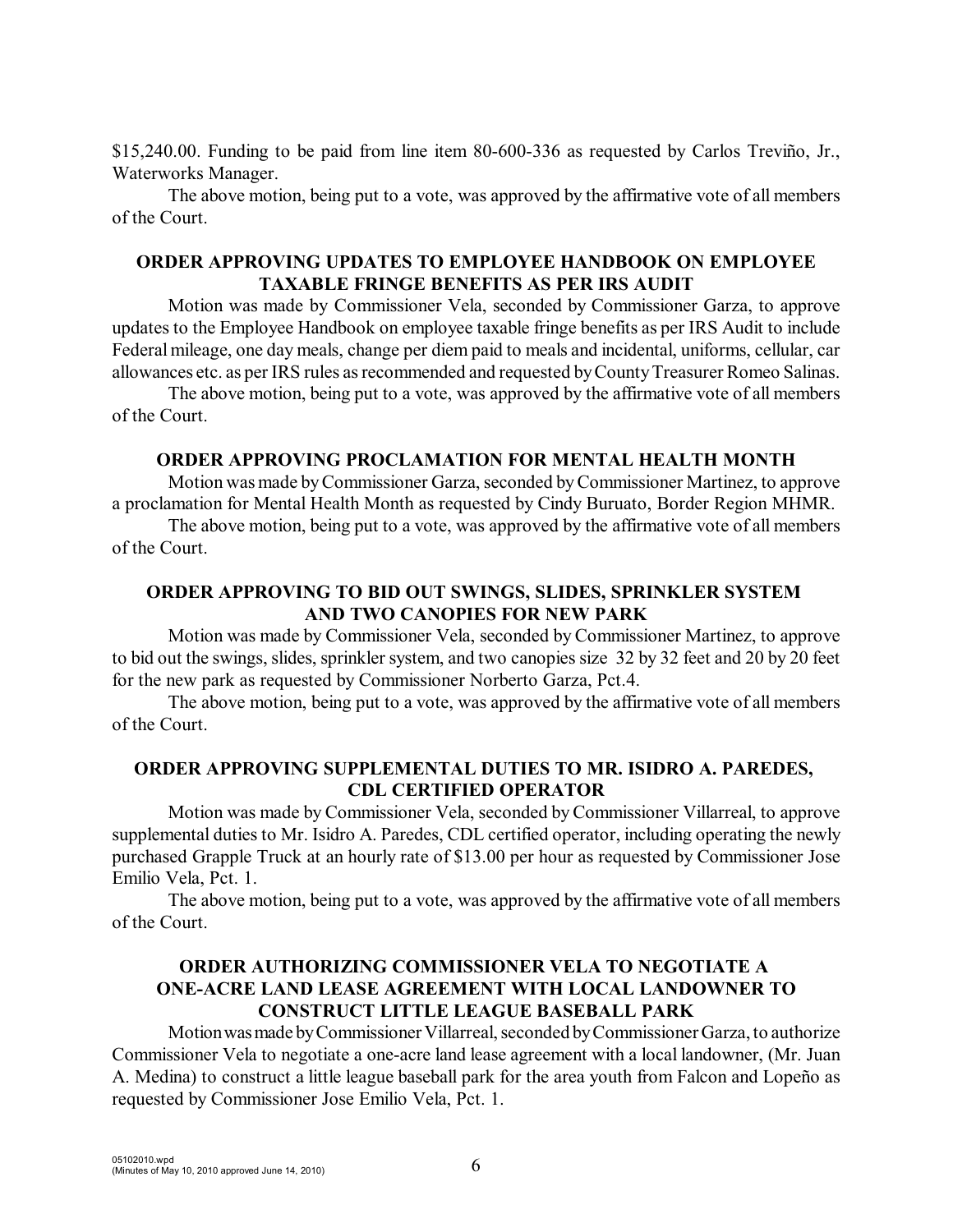The above motion, being put to a vote, was approved by the affirmative vote of all members of the Court.

# **ORDER TO TABLE REQUEST BY COMMISSIONER VELA TO APPLY ZONING REGULATIONS ON CERTAIN SUBDIVISIONS DUE TO PRECARIOUS CONDITIONS**

Motion was made by Commissioner Martinez, seconded by Commissioner Villarreal, to table request by Commissioner Vela, to apply zoning regulations on certain subdivisions due to precarious conditions.

The above motion, being put to a vote, was approved by the affirmative vote of all members of the Court.

# **ORDER APPROVING HIRING OF JOSE LIBORIO RAMIREZ IN SLOT #3 PARKS SALARY AND WAGES PRECINCT NO. 2**

Motion was made by Commissioner Vela, seconded by Commissioner Garza, to approve hiring of Jose Liborio Ramirez in Slot #3 Parks Salary and Wages (10-002-107) Pct No. 2 @ \$7.74 per hour as requested by Commissioner Gabriel Villarreal, Pct. 2.

The above motion, being put to a vote, was approved by the affirmative vote of all members of the Court.

# **ORDER APPROVING HOURLY RATE INCREASES FOR CARLOS ROMERO, BACKHOE OPERATOR AND ARIEL GONZALEZ, BACKHOE OPERATOR**

Motion was made by Commissioner Vela, seconded by Commissioner Garza, to approve hourly rate increases for Carlos Romero, Backhoe Operator, to \$8.25 per hour from \$7.74 per hour and Ariel Gonzalez, Backhoe Operator, to \$9.00 per hour from \$8.59 per hour as requested by Commissioner Eddie Martinez, Pct. 3.

The above motion, being put to a vote, was approved by the affirmative vote of all members of the Court.

## **ORDER AUTHORIZING NEGOTIATION WITH IBWC TO APPROVE USE OF EASEMENT GIVEN BY PEPE GUEVARA FOR CONSTRUCTION OF COUNTY ROAD TO ALLOW ACCESS TO PUBLIC BOAT RAMP**

Motion was made by Commissioner Vela, seconded by Commissioner Garza, to authorize negotiation with IBWC to approve use of easement given byMr. Pepe Guevara, for the construction of a county road that would allow access to the public boat ramp as requested by Commissioner Eddie Martinez, Pct. 3.

The above motion, being put to a vote, was approved by the affirmative vote of all members of the Court.

# **ORDER APPROVING PARK IMPROVEMENT OF LAND RECEIVED IN EXCHANGE WITH ZAPATA NORTH EARLY CHILDHOOD CENTER AND TO PROCEED WITH PURCHASE OF NECESSARY MATERIALS OUT OF CAPITAL OUTLAY**

Motion was made by Commissioner Vela, seconded by Commissioner Villarreal, to approve park improvement of land received in exchange with Zapata North Early Childhood Center (Special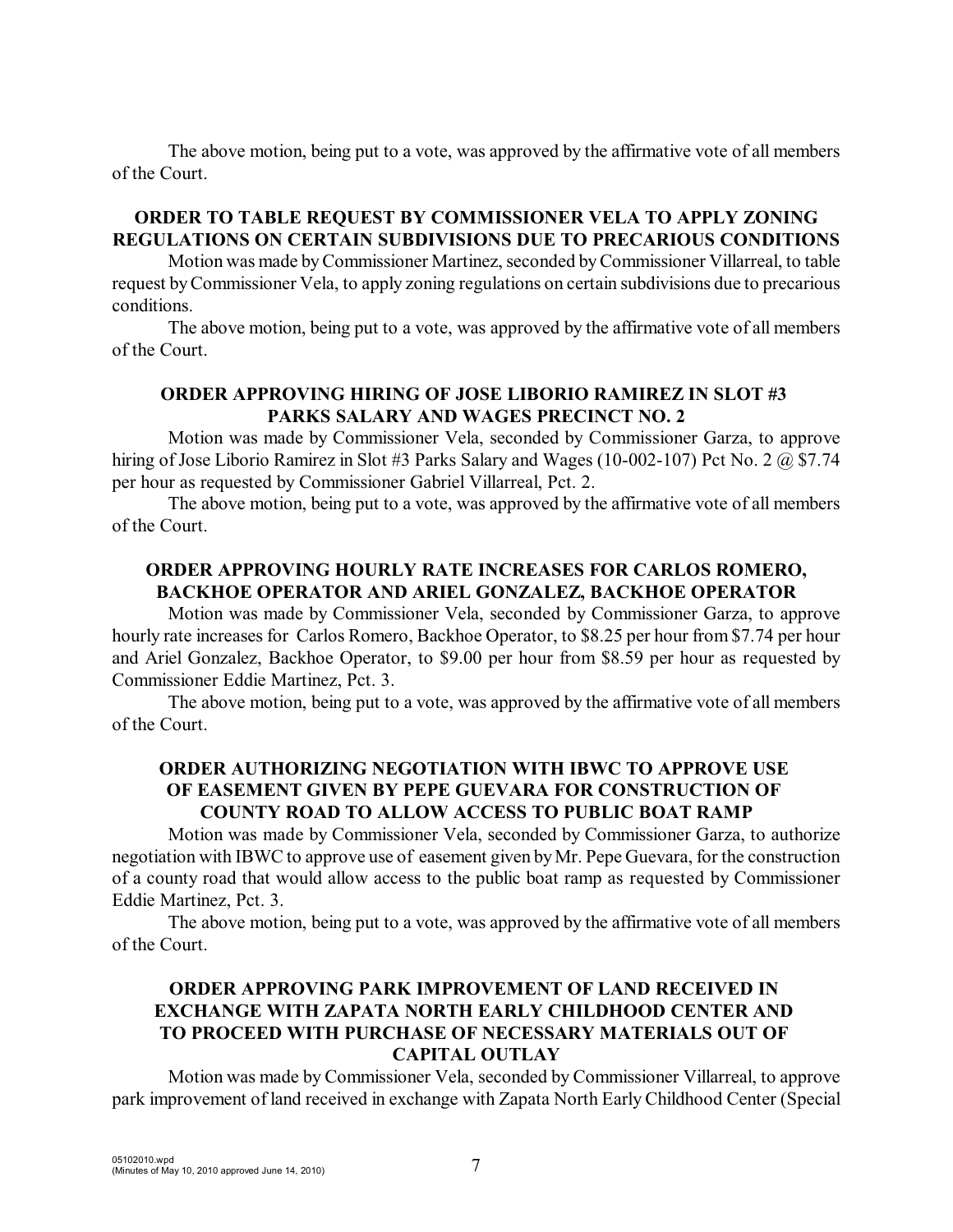Meeting April 23, 2010) and to proceed with the purchase of necessary materials out of Capital Outlay ( 10-004-691, Park Construction) as requested by Commissioner Norberto Garza, Pct. 4.

The above motion, being put to a vote, was approved by the affirmative vote of all members of the Court.

# **ORDER APPROVING UPGRADE AND SUPPLEMENT DUTIES TO MR. CORANDO BURUATO, ZAPATA COUNTY MAINTENANCE DEPARTMENT**

Motion was made by Commissioner Martinez, seconded by Commissioner Vela, to approve upgrade and supplement duties to Mr. Corando Buruato, Zapata County Maintenance Department, responsible for making all street signs and fueling heavy equipment besides his regular job as timekeeper and shop maintenance worker. Newly assigned duties will be at a new rate of \$13.00 per hour as requested by Commissioner Norberto Garza, Pct. 4.

The above motion, being put to a vote, was approved by the affirmative vote of all members of the Court.

## **ORDER APPROVING REQUEST BY COMMISSIONER NORBERTO GARZA TO REQUIRE THAT ALL INCOMING BIDS TO ZAPATA COUNTY BE DELIVERED TO COUNTY JUDGE'S OFFICE AND THOSE SENT VIA U.S. MAIL TO BE DELIVERED THROUGH CERTIFIED MAIL**

Motion was made by Commissioner Garza, seconded by Commissioner Vela, to approve request by Commissioner Norberto Garza, to require that all incoming bids to Zapata County be delivered to the County Judge's Office and those sent via the U.S. Mail to be delivered through certified mail as requested by Commissioner Norberto Garza, Pct. 4.

The above motion, being put to a vote, was approved by the affirmative vote of all members of the Court.

# **ORDER GRANTING COUNTY JUDGE PERMISSION TO MODIFY/CHANGE EXISTING "WELCOME TO ZAPATA" SIGN ON NORTH SIDE OF ZAPATA**

Motion was made by Commissioner Vela, seconded by Commissioner Villarreal, to grant County Judge permission to modify/change the existing "Welcome to Zapata" sign on the north side of Zapata near the Texas Department of Transportation as requested by County Judge Rosalva Guerra.

The above motion, being put to a vote, was approved by the affirmative vote of all members of the Court.

# **ORDER APPROVING INSTALLATION OF SPEED HUMPS AND SECURITY LIGHTS**

Motion was made by Commissioner Vela, seconded by Commissioner Villarreal, to approve the installation of a speed hump at 816 Guerrero as requested by Commissioner Norberto Garza, Pct. 4.

The above motion, being put to a vote, was approved by the affirmative vote of all members of the Court.

Motion was made by Commissioner Vela, seconded by Commissioner Villarreal, to approve installation of security lights at the following addresses: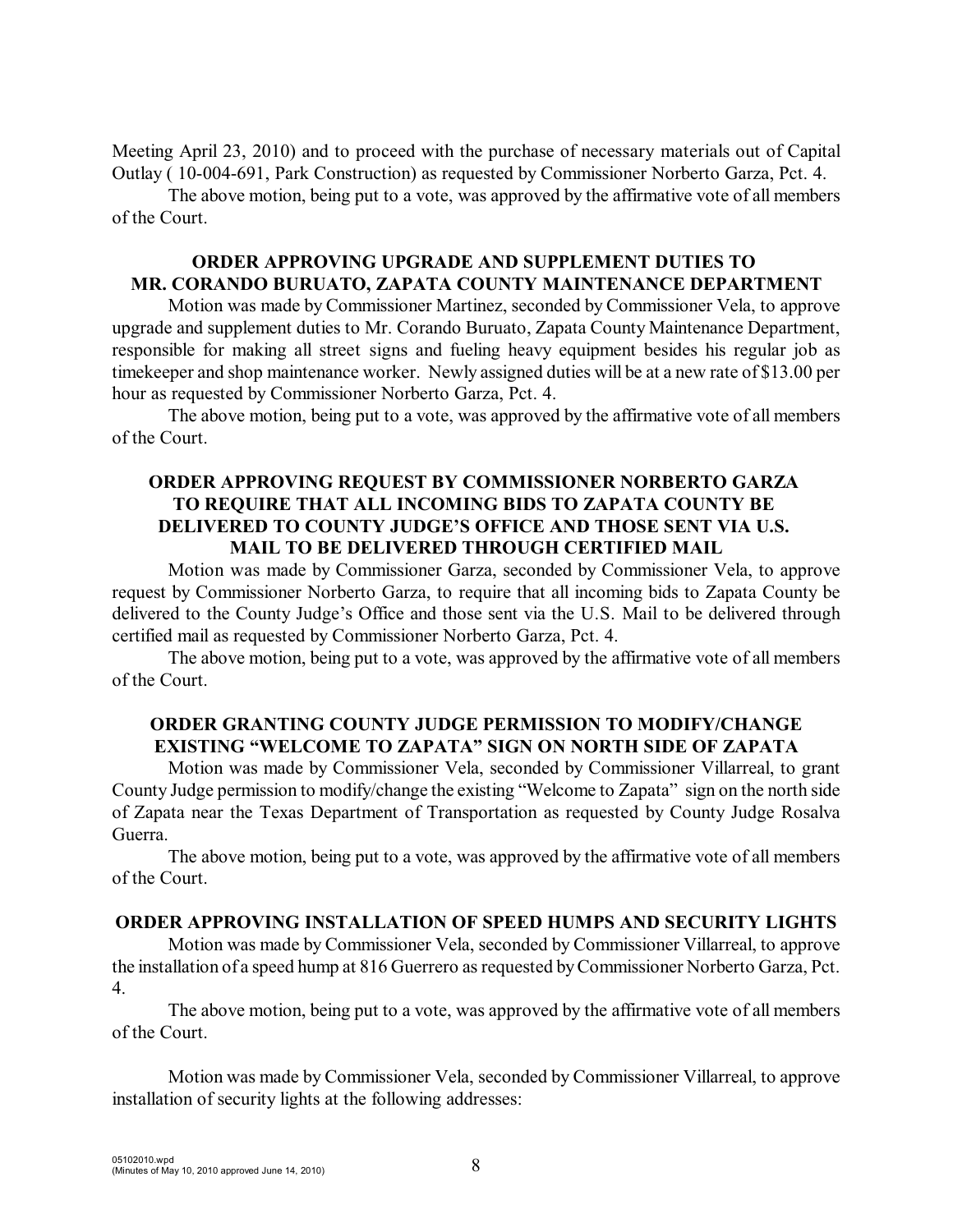- Corner of Morales Ave. and Del Mar St. in Zapata.
- Corner of 25th Ave. and Hidalgo St. in Zapata.
- 405 Juarez Ave. in San Ygnacio.

as requested by Commissioner Gabriel Villarreal, Pct. 2.

The above motion, being put to a vote, was approved by the affirmative vote of all members of the Court.

#### **ORDER APPROVING LINE ITEM TRANSFERS**

Motion was made by Commissioner Vela, seconded byCommissioner Villarreal, to approve the following line item transfer:

| From:                                                                                |        | 09-001-682 | San Ygnacio Drainage Project | \$45,000.00 |
|--------------------------------------------------------------------------------------|--------|------------|------------------------------|-------------|
| To:                                                                                  | Pct. 2 |            | 10-002-684 Nutrition Center  | \$45,000.00 |
| to meet budget requirements as requested by Commissioner Gabriel Villarreal, Pct. 2. |        |            |                              |             |

The above motion, being put to a vote, was approved by the affirmative vote of all members of the Court.

Motion was made by Commissioner Vela, seconded by Commissioner Villarreal, to approve the following line item transfer:

|                                                                                      |  | From: Waterworks 10-370-901 Royalty Fund |                                         | \$5,000.00 |
|--------------------------------------------------------------------------------------|--|------------------------------------------|-----------------------------------------|------------|
| To:                                                                                  |  |                                          | Waterworks 10-409-754 Special Materials | \$5,000.00 |
| to meet budget requirements as requested by Carlos Treviño, Jr., Waterworks Manager. |  |                                          |                                         |            |

The above motion, being put to a vote, was approved by the affirmative vote of all members of the Court.

Motion was made by Commissioner Vela, seconded by Commissioner Villarreal, to approve the following line item transfer:

|                                                                                     |  | From: Waterworks 10-370-901 Royalty Fund |                                                | \$15,000.00 |  |
|-------------------------------------------------------------------------------------|--|------------------------------------------|------------------------------------------------|-------------|--|
| To:                                                                                 |  |                                          | Waterworks 10-409-764 Special Contract Service | \$15,000.00 |  |
| to meet budget requirements as requested by Carlos Treviño Jr., Waterworks Manager. |  |                                          |                                                |             |  |

The above motion, being put to a vote, was approved by the affirmative vote of all members of the Court.

Motion was made byCommissioner Vela, seconded by Commissioner Villarreal, to approve the following line item transfer:

|                                                                                     |  | From: Waterworks 10-370-901 Royalty Fund |                                         | \$6,500.00 |
|-------------------------------------------------------------------------------------|--|------------------------------------------|-----------------------------------------|------------|
| To:                                                                                 |  |                                          | Waterworks 10-409-752 Special Materials | \$6,500.00 |
| to meet budget requirements as requested by Carlos Treviño, Jr. Waterworks Manager. |  |                                          |                                         |            |

The above motion, being put to a vote, was approved by the affirmative vote of all members of the Court.

## **MOTION WAS MADE BY COMMISSIONER GARZA, SECONDED BY COMMISSIONER VILLARREAL, TO ENTER INTO EXECUTIVE SESSION**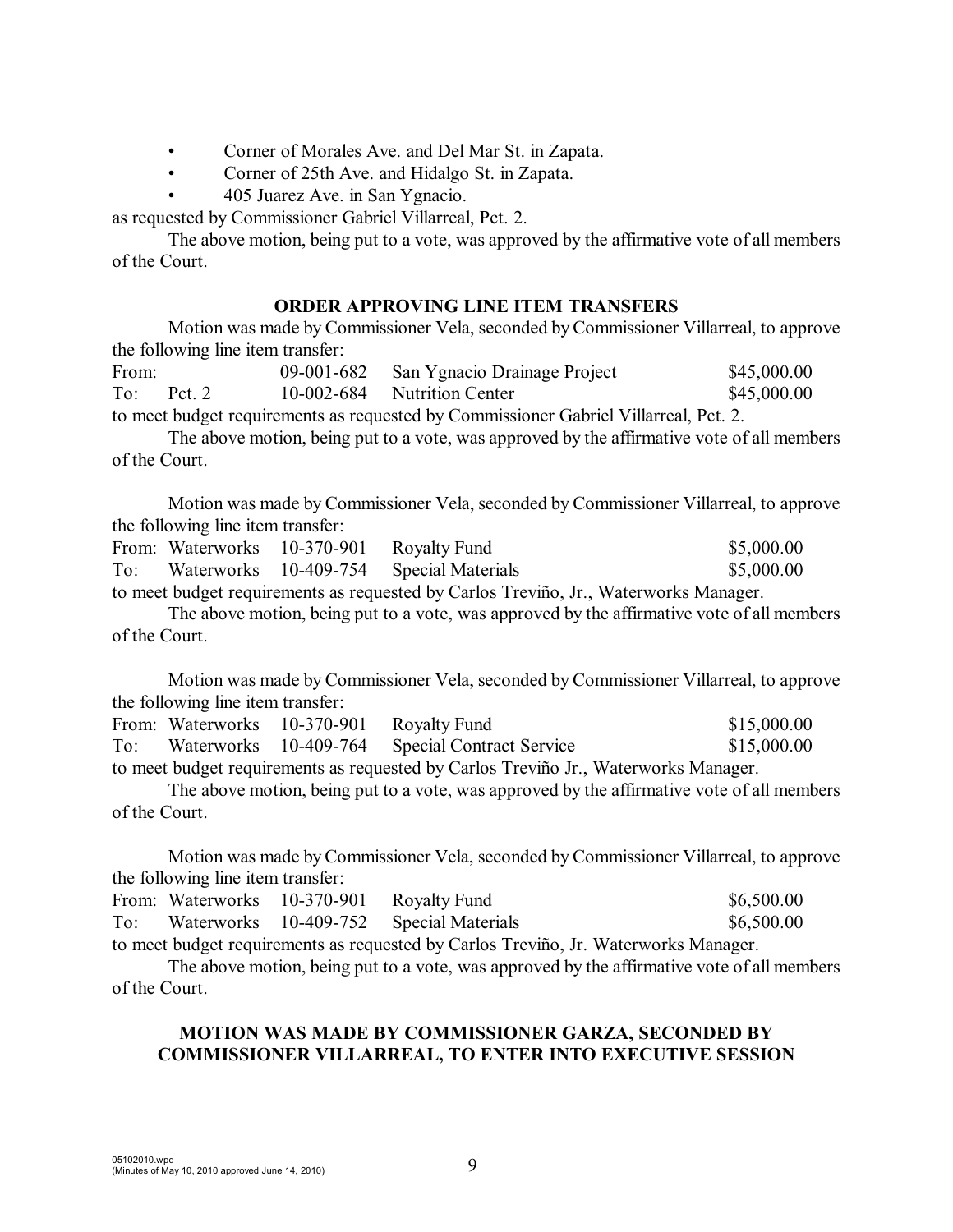# **MOTION WAS MADE BY COMMISSIONER VILLARREAL, SECONDED BY COMMISSIONER GARZA, TO RETURN TO REGULAR SESSION**

# **ORDER APPOINTING COMMISSIONER EDDIE MARTINEZ TO REPRESENT ZAPATA COUNTY AND NEGOTIATE WITH HEBBRONVILLE BANK TO PURCHASE COMMUNITY ACTION COUNCIL OF SOUTH TEXAS MEDICAL CLINIC**

Motion was made by Commissioner Vela, seconded by Commissioner Villarreal, to appoint Commissioner Eddie Martinez to represent Zapata County and negotiate with Hebbronville Bank to reconsider the proposed offer to purchase the Community Action Council of South Texas Medical Clinic in Zapata as requested by County Judge Rosalva Guerra.

The above motion, being put to a vote, was approved by the affirmative vote of all members of the Court.

### **ORDER APPROVING ADDITIONAL FUNDING FOR PENALTY AND INTEREST CHARGES FOR PREVIOUS FISCAL YEARS**

Motion was made by Commissioner Vela, seconded by Commissioner Garza, to approve additional funding for penalty and interest charges for previous fiscal years in the amount of \$9,952.89 to be paid out of line item #10-409-730, as requested by Zapata County Chamber of Commerce.

The above motion, being put to a vote, was approved by the affirmative vote of Commissioner Vela, Garza, and Villarreal. Commissioner Martinez abstained. Motion carried.

# **ORDER APPROVING ACTION TAKEN BY CARLOS TREVIÑO, JR., WATERWORKS MANAGER**

Motion was made by Commissioner Vela, seconded by Commissioner Martinez, to approve action taken by Carlos Treviño, Jr., Waterworks Manager regarding personnel matters as requested by Carlos Treviño, Jr., Waterworks Manager.

The above motion, being put to a vote, was approved by the affirmative vote of all members of the Court.

# **ORDER AUTHORIZING ACCEPTANCE OF CONVEYANCE OF STREET RIGHT-OR-WAY BY PROPERTY OWNER AT BLACK BASS SUBDIVISION AND ORDER TO COMPENSATE PROPERTY OWNER FOR POTENTIAL PROPERTY DAMAGES IN AN AMOUNT NOT TO EXCEED \$10,000.00**

Motion was made byCommissioner Vela, seconded byCommissioner Villarreal, to authorize acceptance of conveyance of street right-of-way by property owner at the Black Bass Subdivision and order to compensate property owner for potential property damages in an amount not to exceed \$10,000.00 as requested by Commissioner Jose Emilio Vela, Pct. 1.